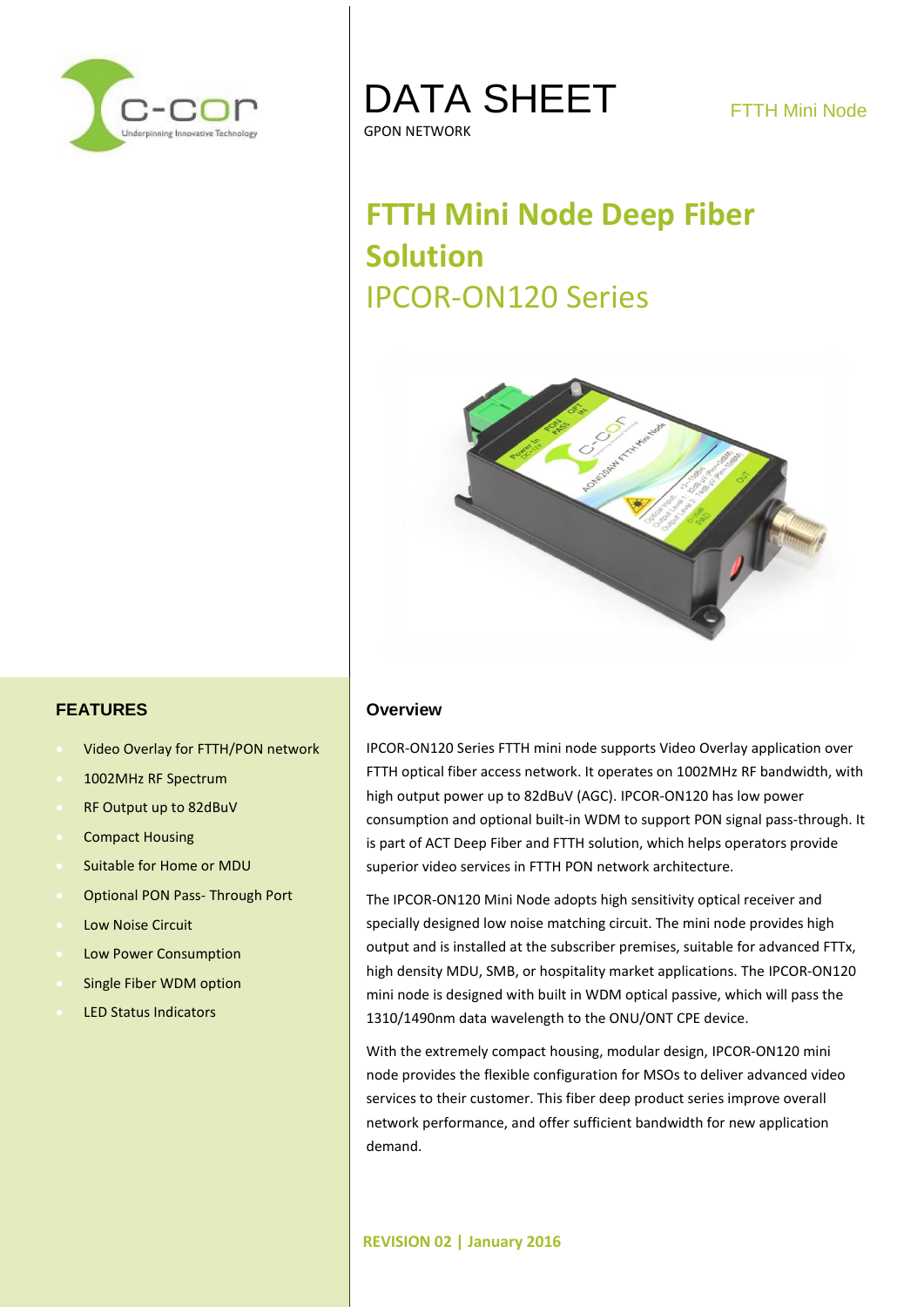

#### **Australia Office**

- 2 Anzed Court
- Mulgrave VIC 3170
- Australia
- T. +61 3 8542 0600
- F. +61 3 8542 0629
- E. sales@c-cor.com.au
- www.c-cor.com.au

#### **Regional Representation**

Pakistan/ Korea

E: sales@c-cor.com.au

# DATA SHEET FTTH Mini Node GPON NETWORKS

#### **Key Features**

- 1002MHz RF Spectrum for superior video services
- Small form factor and low power consumption
- Low noise circuit (3.8% modulate, -10dBm receive, CNR ≥ 45dB)
- High output power up to 82dBuV for MDU application
- Excellent linearity at wider optical receiving range +3dBm to 12dBm
- Flatness less than ± 0.75dB In the range of 47~862MHz
- Metal shell, supply safeguards to opto-electrical sensing device
- Optional built-in WDM provides PON pass-through capability in a FTTH optical passive network
- Powered directly using the power adaptor
- The compact enclosure fits easily in CPE, ONU housing or network termination boxes

### **Application Diagram**

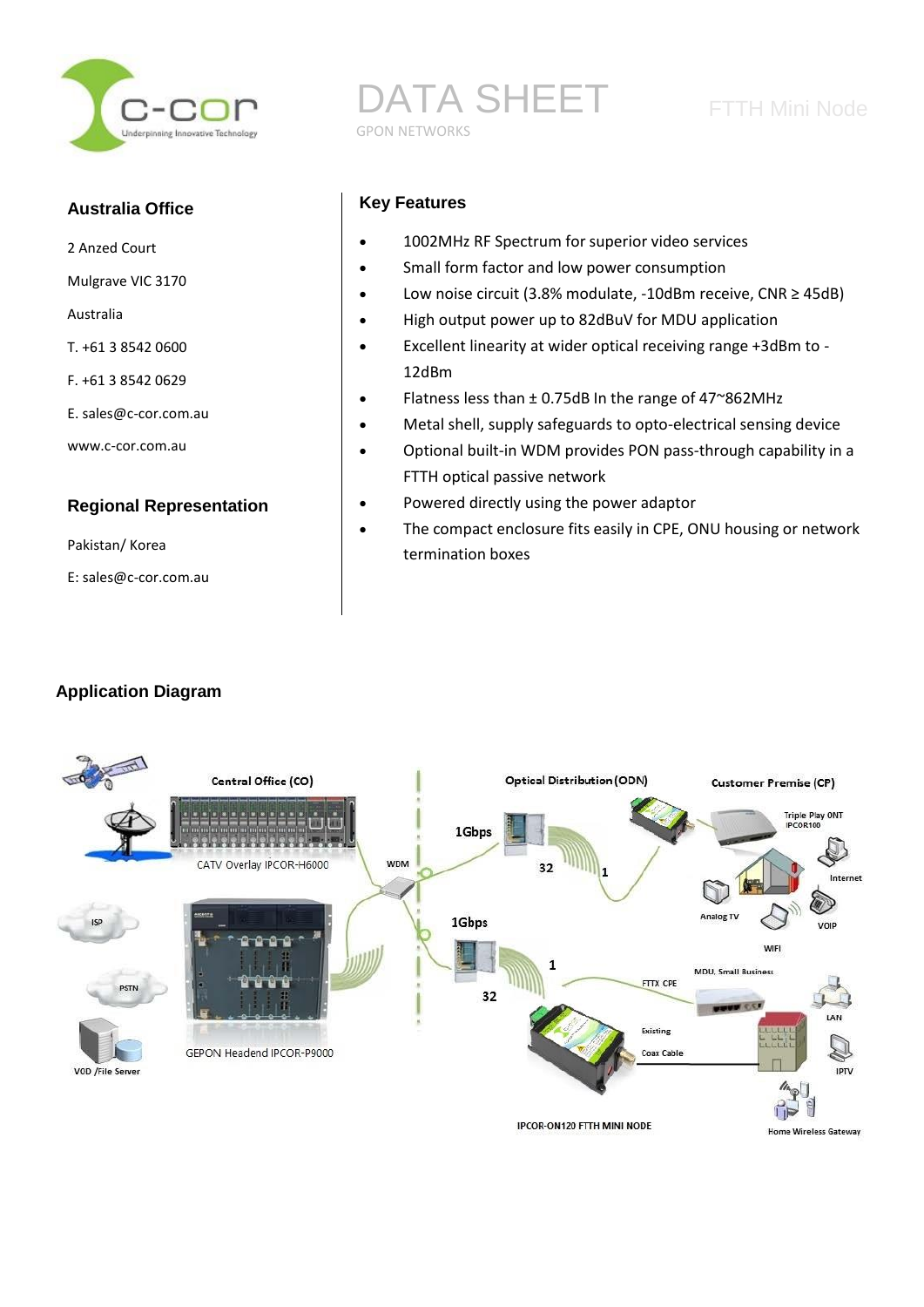

DATA SHEET FTTH Mini Node GPON NETWORKS

### **Specifications**

#### **IPCOR-ON120** FTTH Deep Fiber Mini Node

| <b>Downstream</b>                | Wavelength                            | 1200~1600nm or 1540~1560nm                                     |
|----------------------------------|---------------------------------------|----------------------------------------------------------------|
| <b>Specifications (Receiver)</b> | <b>Optical Input Power</b>            | $-12$ to $+3d$ Bm (AGC: $-10$ <sup>~</sup> $+2d$ Bm)           |
|                                  | <b>Optical Return Loss</b>            | $-55dB$                                                        |
|                                  | <b>WDM IL (optional)</b>              | $\leq$ 1dB                                                     |
|                                  | <b>Channel Isolation</b>              | $>=40dB$                                                       |
|                                  | <b>Responsivity</b>                   | >=0.9A/W @ 1550nm                                              |
|                                  | <b>Channel Isolation</b>              | $>=40dB$                                                       |
|                                  | <b>RF</b> bandwidth:                  | 47~1002 MHz                                                    |
|                                  | <b>Output Level</b>                   | 92dBuV @ +3dBm, 82dBuV @ -2dBm,<br>Adjustable (MGC) 82dBuV @ - |
|                                  | <b>Output Level Adjustment</b>        | $0^{\sim}$ 20dB                                                |
|                                  | <b>RF flatness</b>                    | $+/-0.75$ dB                                                   |
|                                  | <b>RF return loss</b>                 | $>=14 dB$                                                      |
|                                  | <b>RF input impedance</b>             | $75\Omega$                                                     |
|                                  | <b>RF Connector</b>                   | F-Female                                                       |
| <b>Link Performance</b>          | <b>CNR</b>                            | 48.0dB (60 PAL-D, -8dBm receive,                               |
|                                  | <b>CTB</b>                            | $-65$ dBc                                                      |
|                                  | <b>CSO</b>                            | $-65$ dBc                                                      |
|                                  | <b>HUM</b>                            | $-60dB$                                                        |
| <b>General Specifications</b>    | <b>Optical Connector</b>              | SC/APC, SC/UPC, LC/PC                                          |
|                                  | <b>Operating Temp, °C</b>             | $-20$ to 50                                                    |
|                                  | <b>Storage Temp, °C</b>               | $-40$ to 85                                                    |
|                                  | <b>Power Supply</b>                   | $+12VDC$                                                       |
|                                  | <b>Operating relative humidity, %</b> | 5 to 95                                                        |
|                                  | <b>Power Consumption W</b>            | $\leq$ =3                                                      |
|                                  | Dimensions (W x D x H)                | 48×88×22 mm                                                    |
|                                  | Weight, kg                            | $0.4$ kg                                                       |
|                                  | Ship weigh                            | 5 kg (Packed in carton boxes of ten                            |